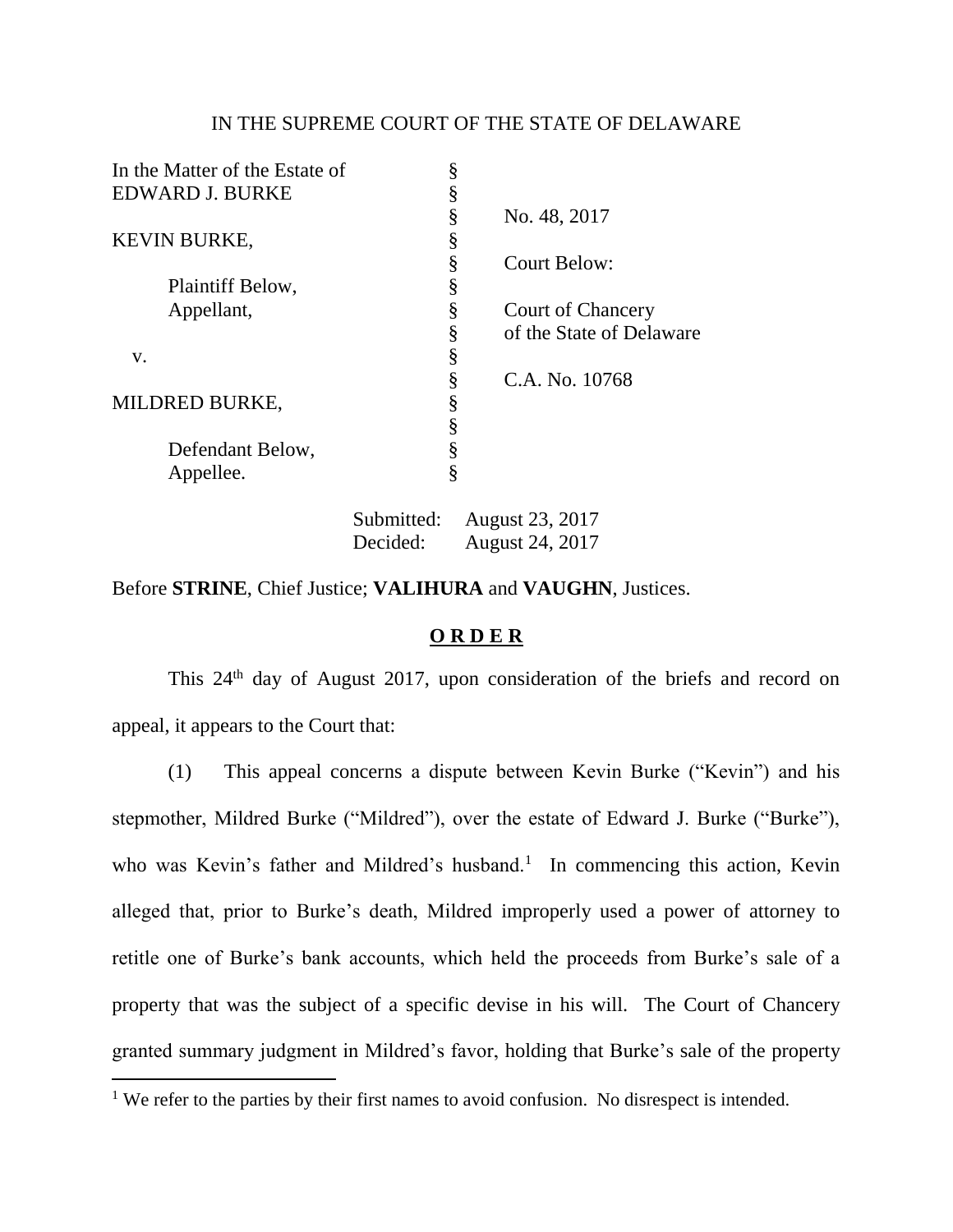resulted in an ademption of the specific bequest thereof and that trial would be "useless" because any recovery would flow to Mildred as the sole beneficiary of Burke's estate. On appeal, Kevin challenges these conclusions and the Master's determination that he lacked standing. Because we agree with the Vice Chancellor's bench ruling and his conclusion that a trial in this matter would be futile, we do not reach the Master's conclusions with respect to standing.

(2) On March 17, 1998, Burke executed a durable power of attorney naming Mildred as his attorney-in-fact (the "POA").<sup>2</sup> Burke also executed a Last Will and Testament (the "Will"), which named Mildred executor of Burke's estate and trustee of a trust created in the Will (the "Trust").<sup>3</sup> The only asset devised to the Trust was real property titled solely in Burke's name (the "Property"). The Will provided:

BENEFICIARIES: I hereby give my home and it[s] contents located at 2225 Grundy Road, Woodbridge, Virginia to my Trustee herein named. The Trustee shall allow my daughter, Julia Ann Bibbee[,] to live in this home for three years after my death. My daughter shall be responsible for the payment of taxes, maintenance and insurance during this time period. After three years have lapsed I direct my Trustee to sell this house and invest the net proceeds and to give the contents of the house to Julia Ann Bibbee. I direct the Trustee to pay the net income to Mildred Burke for her life. Upon the death of Mildred Burke the corpus shall be distributed equally to my four children: Julia Ann Bibbee, Edward J. Burke, Jr., Kevin T. Burke, and Elizabeth S. Frey. In the event any of my children have predeceased me then I give that child's share to his or her issue per stirpes.

I give the rest and remainder of my estate to my wife, Mildred G. Burke.<sup>4</sup>

l

<sup>&</sup>lt;sup>2</sup> See App. to Opening Br. at A122-23 (Durable Power of Attorney).

<sup>&</sup>lt;sup>3</sup> *Id.* at A81-85 (Last Will and Testament).

<sup>4</sup> *Id.* at A82.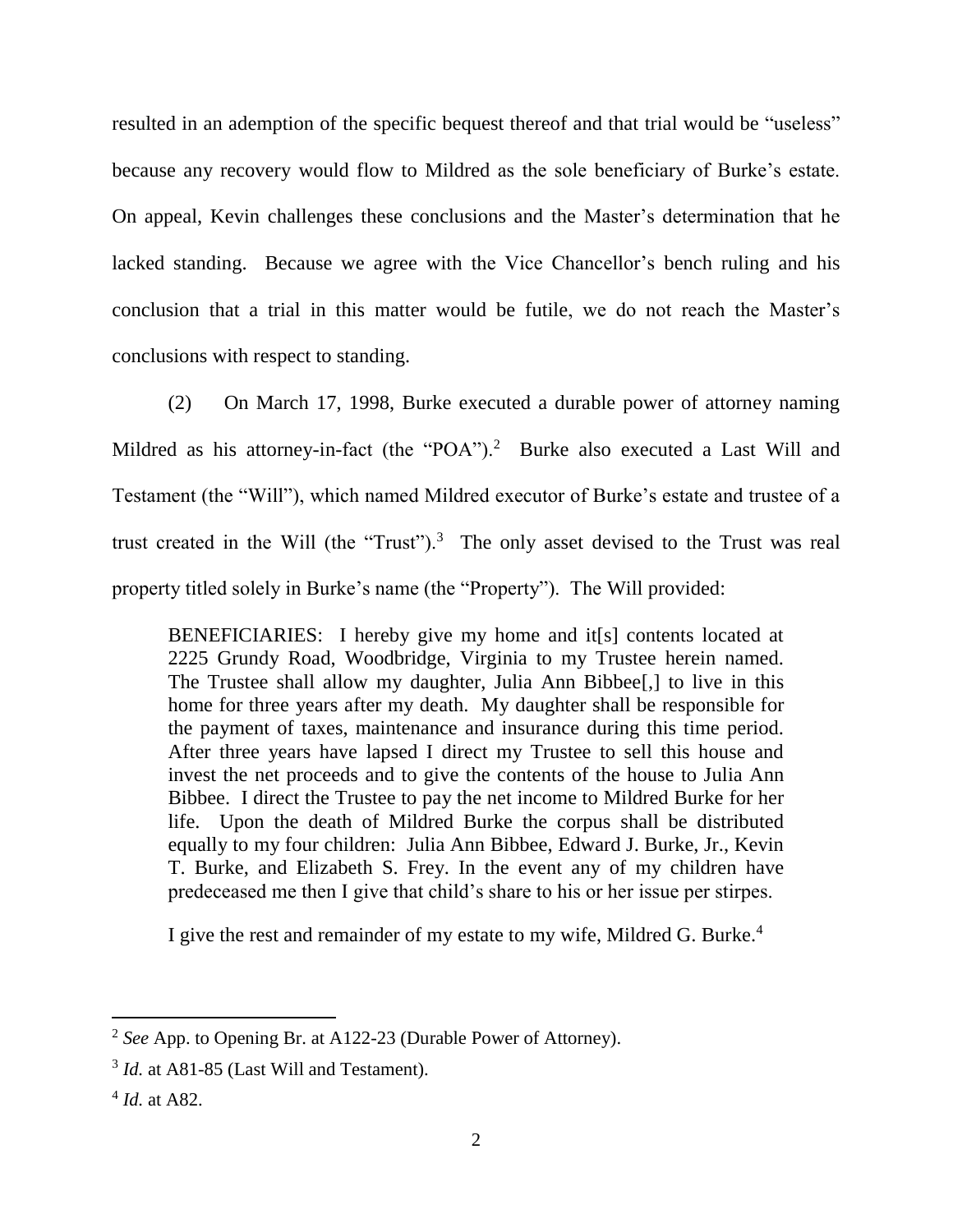(3) On July 24, 2012, Burke sold the Property and deposited the proceeds in an account titled solely in his name.<sup>5</sup> After the sale, Burke's health began to decline. In January 2013, he underwent quadruple bypass surgery, and Mildred began using the POA to retitle his bank accounts in both their names, including the account that held the sale proceeds. Burke passed away on October 10, 2013.

(4) On March 10, 2015, Kevin initiated this action, alleging that Mildred breached fiduciary duties she owed to Burke as his attorney-in-fact. He asserted that Burke segregated the sale proceeds to preserve them for his children and that Mildred improperly used the POA to defeat Burke's testamentary intent. The complaint sought invalidation of these transactions, an accounting pursuant to the Delaware Durable Personal Powers of Attorney Act,<sup>6</sup> and imposition of a constructive trust. Mildred filed a motion to dismiss,<sup>7</sup> arguing that the devise of the Property lapsed when Burke sold it, such that Kevin had no interest in the sale proceeds and therefore lacked standing. The Master recommended that the Court of Chancery grant summary judgment in favor of Mildred, reasoning that Burke's sale of the Property reflected his intention to revoke the devise thereof. <sup>8</sup> The Master concluded that Kevin was not entitled to the proceeds of the

 $5$  App. to Answering Br. at B6-7 (Deed); App. to Opening Br. at A98 (Aff. of Mildred at  $\P$  4).

<sup>6</sup> *See* 12 *Del. C.* § 49A-101 *et seq.*

 $<sup>7</sup>$  The motion was untimely, and the Master treated it as a motion for summary judgment</sup> pursuant to Court of Chancery Rule 56(b). *In re Edward J. Burke Estate* (*Burke I*), 2016 WL 4217752, at \*2 (Del. Ch. Aug. 10, 2016), *exceptions denied sub nom. In re Burke* (*Burke II*), 2017 WL 228275 (Del. Ch. Jan. 18, 2017).

<sup>8</sup> *Id.* at \*4.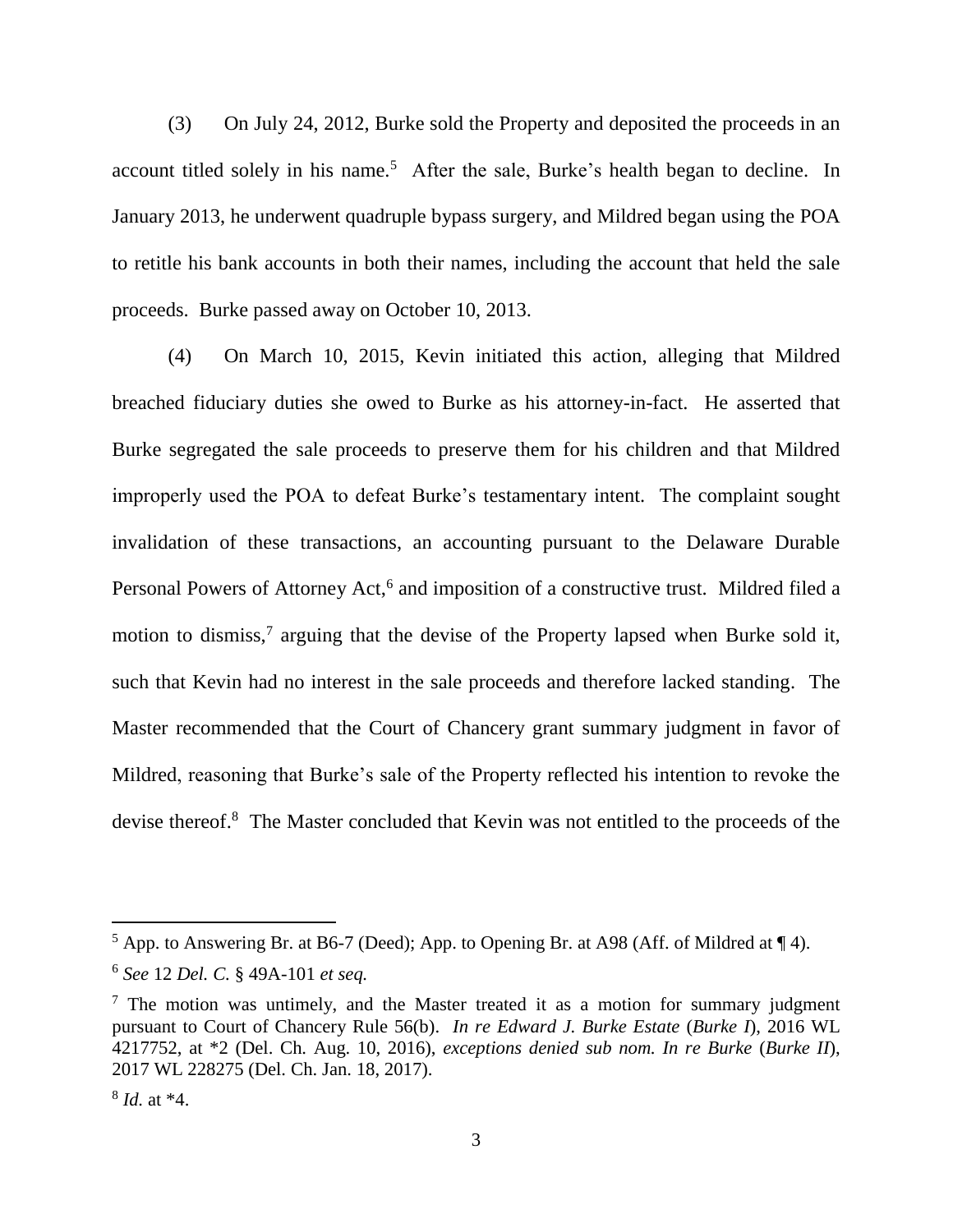sale and therefore lacked standing to challenge Mildred's treatment of the account holding those funds.<sup>9</sup>

(5) Upon review of Kevin's exceptions to the Master's Final Report, the Vice

Chancellor agreed that the specific devise of the Property "was adeemed at the time that

[P]roperty was sold."<sup>10</sup> He did not reach the Master's standing analysis, stating:

That is an interesting question, but to my mind, it doesn't dictate the result here, because, as I pointed out earlier, equity will not require the doing of a useless thing. If there were breaches of fiduciary duty in the conduct of the attorney in fact in pulling money out of accounts prematurely, putting them in her own name, or whatever happened, if I were to so find, I would order those amounts, I suppose, put back in the estate. They would flow through the residuary clause of the estate to the beneficiary, who, it happens, is the former attorney in fact.

So it seems to me that if this went forward to a trial, one of two things would happen. Either the holder of the power would be vindicated, in which case there would be no recovery by the estate, or the exceptants would be vindicated, money would be ordered put back in the estate, and it would flow through the residuary clause.

I don't think I could impose equitably some type of resulting trust or constructive trust or unjust enrichment recovery in favor of some unknown set of beneficiaries—presumably the children. I just don't see that there would be any basis to do that, and I think the *Lingo* case is on point, as I understand it. So I am denying that exception as well.<sup>11</sup>

The Vice Chancellor denied the exceptions "for the reasons set forth from the Bench" and

granted summary judgment in Mildred's favor.<sup>12</sup> We agree with the Vice Chancellor's

l

<sup>9</sup> *Id.* at \*4-5.

 $10$  App. to Opening Br. at A38 (Tr. 30:9).

<sup>&</sup>lt;sup>11</sup> *Id.* at A39-40 (Tr. 31:3-32:5).

<sup>12</sup> *Burke II*, 2017 WL 228275.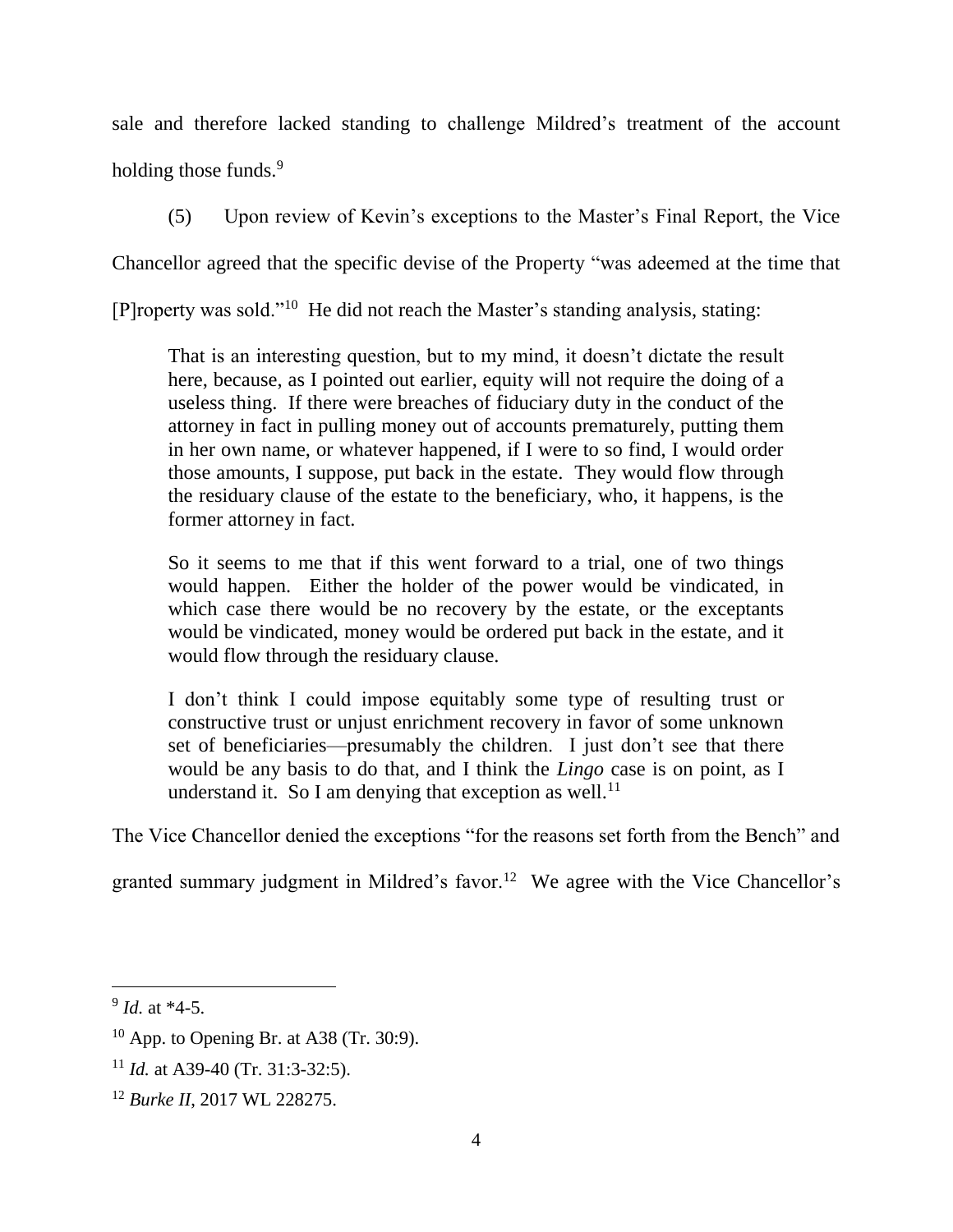conclusions on ademption and the futility of permitting this matter to go to trial. Accordingly, we express no view with respect to the Master's standing analysis.

(6) "We review a grant of summary judgment *de novo.*" 13 The Court must "determine whether, viewing the facts in the light most favorable to the nonmoving party, the moving party has demonstrated that there are no material issues of fact in dispute and that the moving party is entitled to judgment as a matter of law."<sup>14</sup>

(7) In *In re Hobson's Estate*, <sup>15</sup> the Court of Chancery described the rule of ademption, which provides:

When the specified item has been conveyed or lost prior to death or its identity has been so substantially changed that it cannot be traced directly to another form, the specific devise or legacy results in an ademption; that is, the specific devise or legacy becomes inoperative, it fails for lack of subject matter to effectuate the devise.<sup>16</sup>

Thus, "[w]hen a testator has disposed of real estate during her lifetime, such disposition works an ademption of the specific devise" and "the rights of devisees do not attach by way of substitution to the proceeds of its sale or to other property subsequently acquired by the testator."<sup>17</sup> There, the Court of Chancery concluded that, "it cannot be denied that the proceeds from the sale are so different that they cannot be regarded as the same or as

<sup>13</sup> *Law v. Law*, 753 A.2d 443, 445 (Del. 2000) (citations omitted).

<sup>14</sup> *Walls v. Ford Motor Co.*, 160 A.3d 1135, 2017 WL 1422626, at \*2 (Del. Apr. 21, 2017) (TABLE) (citation omitted) (internal quotation marks omitted).

<sup>15</sup> 456 A.2d 800 (Del. Ch. 1982).

<sup>16</sup> *Id.* at 802.

 $^{17}$  *Id.*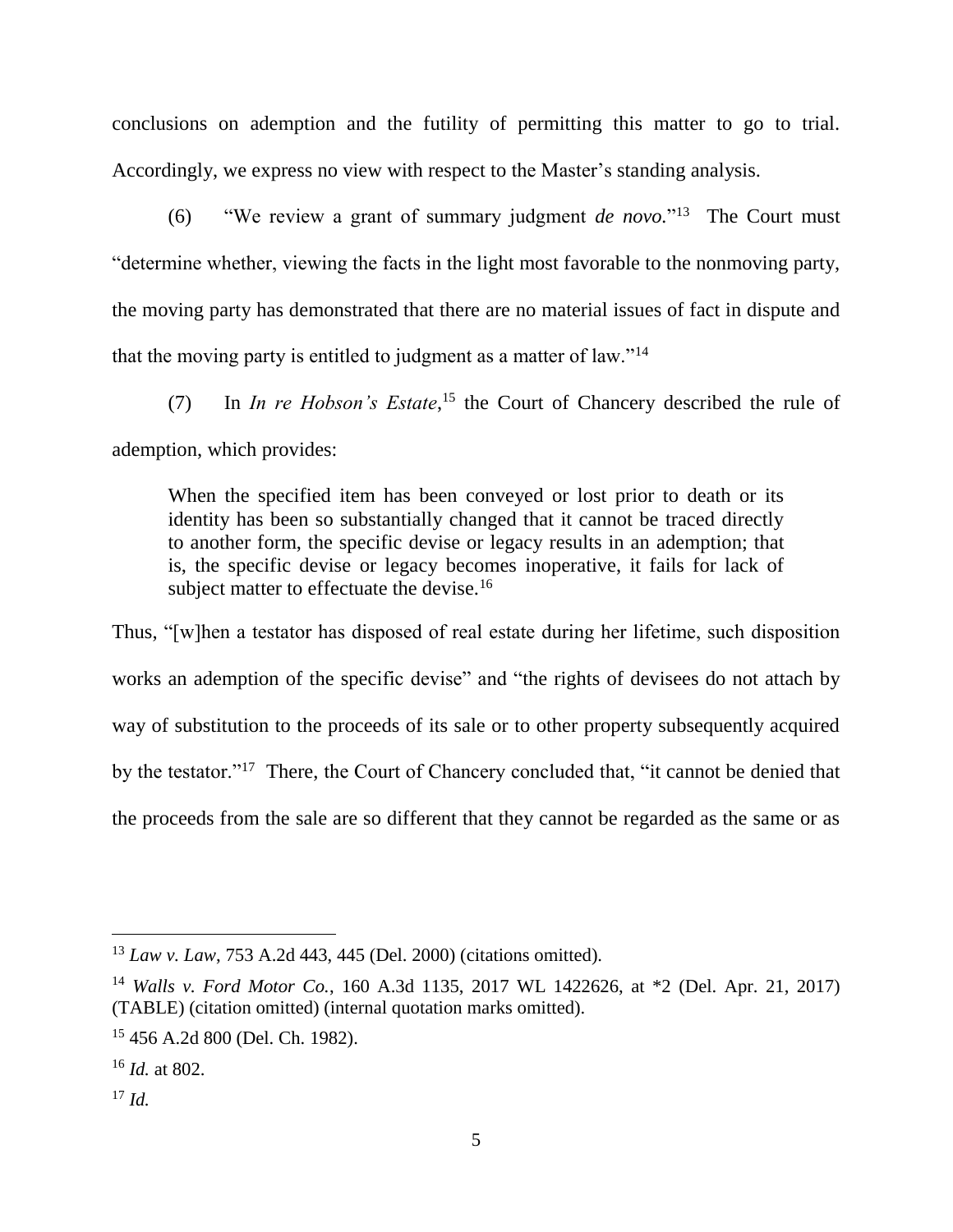standing in place of that property."<sup>18</sup> This result follows irrespective of the testator's actual intent.<sup>19</sup> "In fact, the application of the rule may, in many instances, defeat the intention of the testator."<sup>20</sup>

(8) Kevin contends that these principles do not apply in this case, arguing that the Will provided that he and his siblings ultimately were to receive the proceeds of the sale. However, the sole focus of the ademption analysis here is the devise of the Property to Mildred as trustee. Under settled Delaware ademption doctrine, Burke's sale of the Property worked an ademption of that devise, which in turn defeated any interests that might otherwise have arisen.<sup>21</sup> The material facts  $(i.e.,$  the terms of the Will, the sale of the Property, and Burke's death) were not in dispute. Thus, the Court of Chancery properly granted summary judgment in Mildred's favor on the ademption question.

(9) Additionally, we perceive no error in the Court of Chancery's determination that permitting the matter to go to trial would be futile. Kevin contends that "many potential outcomes" could result from a trial, including his "ability to procure a benefit for the [e]state and to recoup his legal fees  $\dots$  ."<sup>22</sup> However, as Kevin has acknowledged, Mildred is the sole beneficiary of the estate, and any recovery nominally for the benefit of the estate would be, in reality, for her benefit alone. Additionally, this

<sup>18</sup> *Id.*

<sup>19</sup> *Id.*

<sup>20</sup> *Id.* (citing *Curtis v. Curtis*, 2 A.2d 88 (Del. Ch. 1938); *Wolcott v. Shaw*, 2 A.2d 913 (Del. Ch. 1930)).

<sup>&</sup>lt;sup>21</sup> *See id.* ("[T]he will is to be read as though the bequest had been expunged from the will.").

<sup>22</sup> Opening Br. at 28 (citing *Lingo v. Lingo*, 3 A.3d 241, 244 (Del. 2010)).